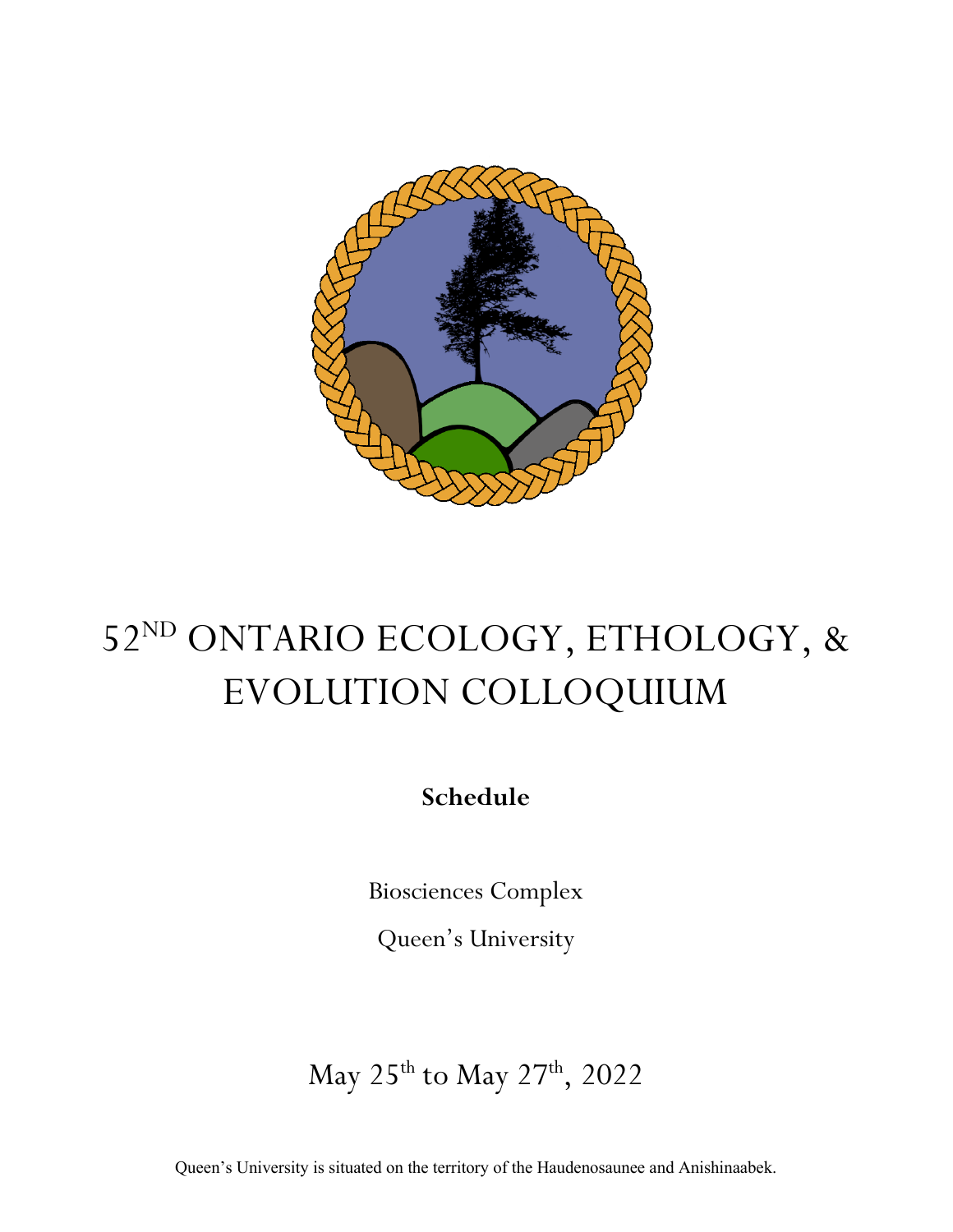## Wednesday, May 25<sup>th</sup>, 2022

**Link:** https://queensu.zoom.us/j/98230012972?pwd=bVNwYzZYa29EeStTdWZPNWtxQUhtdz09

### **Meeting** ID: 982 3001 2972

### **Passcode:** 112929

| 13:00 to 14:00                                 | Registration and Setup in the Biosciences Atrium                                                                                                                                  |  |  |  |
|------------------------------------------------|-----------------------------------------------------------------------------------------------------------------------------------------------------------------------------------|--|--|--|
| 14:00 to 14:30                                 | Opening Remarks from Dr. Stephen Lougheed and Allen Tian                                                                                                                          |  |  |  |
| 14:30 to 15:30<br>RM. 1101                     | Plenary Presentation by Dr. Jillian Harvey                                                                                                                                        |  |  |  |
| 15:30 to 16:00                                 | <b>Coffee Break in the Biosciences Atrium</b>                                                                                                                                     |  |  |  |
| <b>Student Presentation Session 1: Ecology</b> |                                                                                                                                                                                   |  |  |  |
| 16:00 to 16:15<br>RM. 1101                     | Effect of mismatch on bighorn ewe energy allocation by Victoria Crozier                                                                                                           |  |  |  |
| 16:00 to 16:15                                 | Species differences in response to light and their implications for selective passage of                                                                                          |  |  |  |
| RM. 1102                                       | desirable fishes at in-stream barriers by Emily Fields*                                                                                                                           |  |  |  |
| 16:15 to 16:30                                 | Cover crops improve the soil health characteristics and impact soil cytokinin profiles by                                                                                         |  |  |  |
| RM. 1101                                       | <b>Imesha Perara</b>                                                                                                                                                              |  |  |  |
| 16:15 to 16:30                                 | An assessment of factors leading to increased coyote reports during the COVID-19                                                                                                  |  |  |  |
| RM. 1102                                       | pandemic in Vaughan, Ontario by Juhaku Okugawa*                                                                                                                                   |  |  |  |
| 16:30 to 16:45                                 | The role of chance in mating and reproductive success in natural plant populations of the                                                                                         |  |  |  |
| RM. 1101                                       | clonal aquatic plant Sagittaria latifolia (Alismataceae) by Allison Kwok                                                                                                          |  |  |  |
| 16:30 to 16:45                                 | Can you teach a captive fish new tricks? Aversive learning in wild and captive fathead                                                                                            |  |  |  |
| RM. 1102                                       | minnow (Pimephales promelas) by Megan Cyr*                                                                                                                                        |  |  |  |
| 16:45 to 17:00                                 | Effects of nutrient deposition and drought on floral traits in Mimulus guttatus by Hannah                                                                                         |  |  |  |
| RM. 1101                                       | Brazeau*                                                                                                                                                                          |  |  |  |
| 16:45 to 17:00                                 | Phenotypic plasticity and microevolution drive the metabolic phenotype of Daphnia                                                                                                 |  |  |  |
| RM. 1102                                       | under hypoxia by Marco Lee                                                                                                                                                        |  |  |  |
| 17:00 to 17:15                                 | Transplant populations of a coastal dune endemic plant can self-replace outside the                                                                                               |  |  |  |
| RM. 1101                                       | natural range at multiple sites and in multiple years by Regan Cross                                                                                                              |  |  |  |
| 17:00 to 17:15                                 | Spatial-rotational abilities of wild rufous hummingbirds (Selasphorous rufus) in a                                                                                                |  |  |  |
| RM. 1102                                       | foraging task by Christine Mishra                                                                                                                                                 |  |  |  |
| 17:15 to 17:30                                 | Discovering endophytes from big bluestem (Andropogon gerardii) for economic and                                                                                                   |  |  |  |
| RM. 1101                                       | agronomic applications by Fani Goltsios*                                                                                                                                          |  |  |  |
| 17:15 to 17:30                                 | The influence of shelter on the establishment of the invasive dandelion, Taraxacum                                                                                                |  |  |  |
| RM. 1102                                       | officinale, at its northern range limit by Francine Da Silva                                                                                                                      |  |  |  |
| 17:30 to 17:45<br>RM. 1101                     | Promoting climate resilient cities and fostering social engagement through<br>interdisciplinary work by Melissa McLeod, Regan Cross, Ryan Zhou, Jill Price, &<br>Julianah Adediji |  |  |  |
| 18:00 to 20:00                                 | Dinner Social at the Queen's University Grad Club                                                                                                                                 |  |  |  |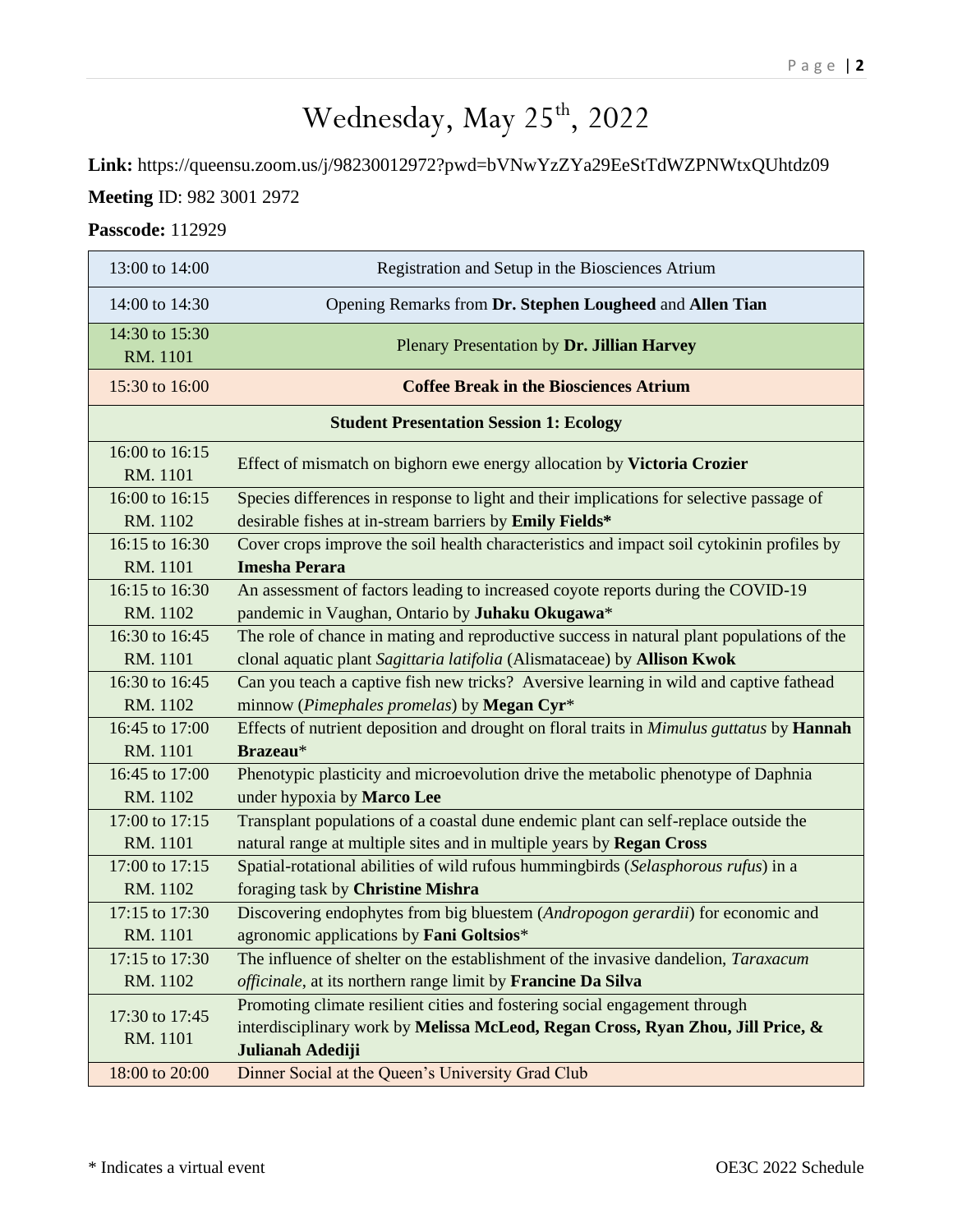## Thursday, May 26<sup>th</sup>, 2022

### **Morning (09:30 to 12:00)**

**Link:** https://queensu.zoom.us/j/98433778060?pwd=UldLN0hLaTczTStraDA0MlgzdS85Zz09

**Meeting ID:** 984 3377 8060

**Passcode:** 144876

#### **Afternoon (13:00 to 18:00)**

**Link:** https://queensu.zoom.us/j/91587668325?pwd=a3Zxc0ZyNlBSSGsyeUpkcUlHa3czQT09

**Meeting ID:** 915 8766 8325

### **Passcode:** 645039

| 09:00 to 09:30                                   | <b>Breakfast in the Biosciences Atrium</b>                                                 |  |  |  |
|--------------------------------------------------|--------------------------------------------------------------------------------------------|--|--|--|
| <b>Student Presentation Session 2: Evolution</b> |                                                                                            |  |  |  |
| 09:30 to 09:45                                   | Estimating the stability and heritability of resistance fueling copy number variation in   |  |  |  |
| RM. 1101                                         | glyphosate-resistant Amaranthus palmeri by Lisa Han                                        |  |  |  |
| 09:30 to 09:45                                   | Probing intralocus sexual conflict through sex limited selection by Harshavardhan          |  |  |  |
| RM. 1102                                         | Thyagarajan                                                                                |  |  |  |
| 09:45 to 10:00                                   |                                                                                            |  |  |  |
| RM. 1101                                         | The effect of mate-limitation on evolutionary rescue by Puneeth Deraje                     |  |  |  |
| $10:00$ to $10:15$                               | Genomic tools to inform restoration strategies of three species of Calamagrostis in        |  |  |  |
| RM. 1101                                         | Canada's Northwest Territories by Maria Jose Gomez Quijano                                 |  |  |  |
| 10:00 to $10:15$                                 | Using evolutionary biology and mathematical modelling to explore how cancer shapes         |  |  |  |
| RM. 1102                                         | the life cycle by Sydney Ackermann*                                                        |  |  |  |
|                                                  | Investigating the effects of varying recombination rates on the DNA sequence               |  |  |  |
| 10:15 to 10:30<br>RM. 1101                       | polymorphism due to non-random selection processes using an individual based model by      |  |  |  |
|                                                  | <b>Imran Sayyed</b>                                                                        |  |  |  |
| 10:15 to 10:30                                   | Conservation genetics of an imperilled freshwater fish (Erimyzon succetta) across its      |  |  |  |
| RM. 1102                                         | entire geographic range by Sumeet Sekhon*                                                  |  |  |  |
| 10:30 to 10:45                                   | No altitudinal clines for cyanogenesis in populations of White Clover (Trifolium Repens)   |  |  |  |
| RM. 1101                                         | in Alberta, Canada by Chloe Dean-Moore                                                     |  |  |  |
| 10:30 to 10:45                                   |                                                                                            |  |  |  |
| RM. 1102                                         | Artificial selection on clonal growth in Mimulus guttatus by Christina Steinecke           |  |  |  |
| 10:45 to 11:00                                   | Two of a kind, or do opposites attract? Quantifying patterns of assortative mating by size |  |  |  |
| RM. 1101                                         | in fruit flies, Drosophila melanogaster by Sanduni Talagala*                               |  |  |  |
| 11:00 to 12:00                                   |                                                                                            |  |  |  |
| RM. 1101                                         | Plenary Presentation by Dr. Rowan Barrett                                                  |  |  |  |
| 12:00 to 13:00                                   | <b>Lunch Break in the Biosciences Atrium</b>                                               |  |  |  |
|                                                  | <b>Student Presentation Session 3: Ethology and Ecology</b>                                |  |  |  |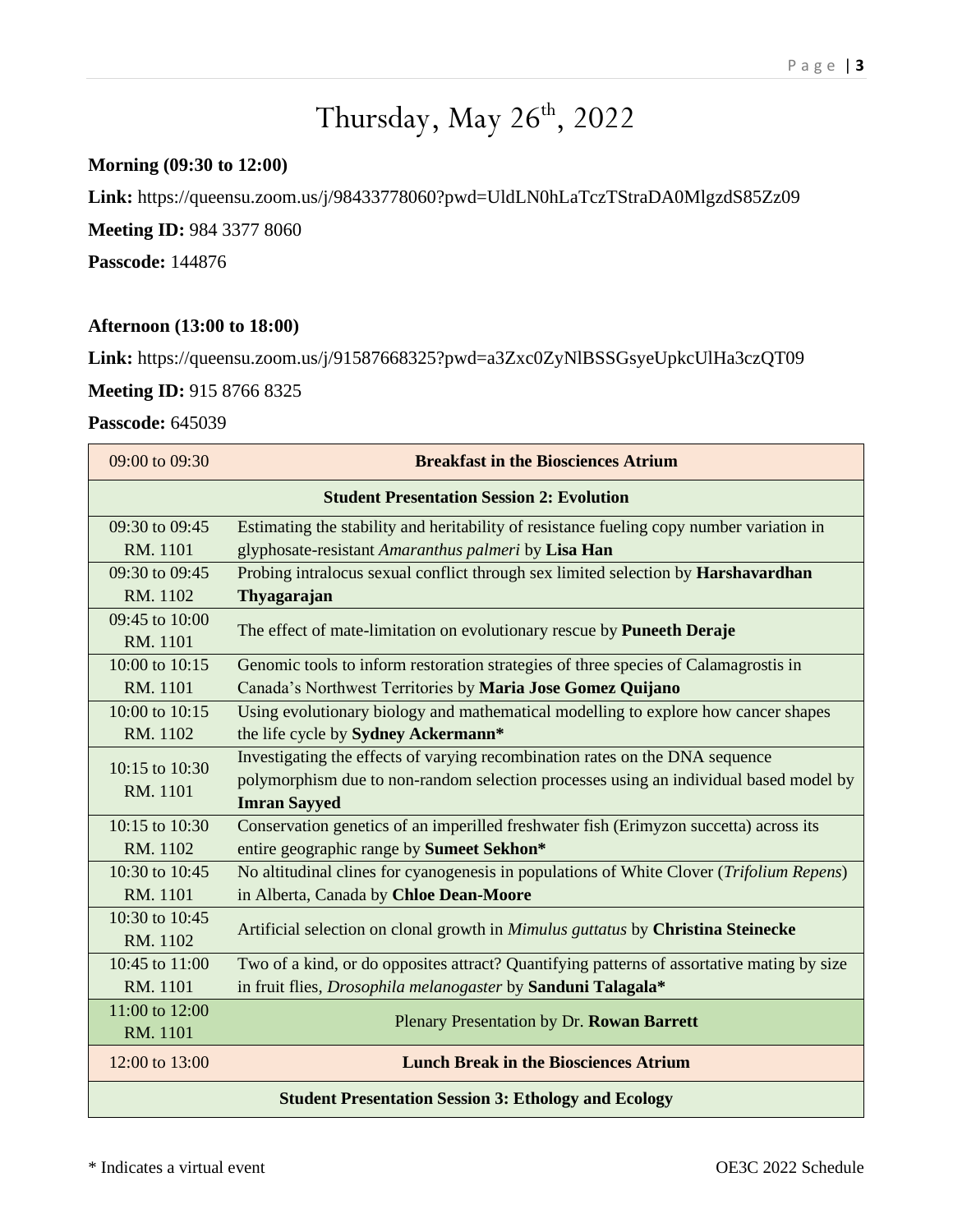| 13:00 to 13:15             | Where are we going to eat? <i>Drosophila melanogaster</i> change cluster structure dependent             |  |  |  |
|----------------------------|----------------------------------------------------------------------------------------------------------|--|--|--|
| RM. 1101                   | on spatial distribution and quality of food by Tanya Shoot                                               |  |  |  |
| 13:00 to 13:15             | Effects of transport stress on thermal tolerance in Chinook salmon (Oncorhynchus                         |  |  |  |
| RM. 1102                   | tshawytscha) fry by Chris Tracey                                                                         |  |  |  |
| 13:15 to 13:30             | The effects of socioeconomic variation on the natural selection of Eurosta solidaginis by                |  |  |  |
| RM. 1101                   | Samer El-Galmady*                                                                                        |  |  |  |
| 13:15 to 13:30             | Estimates of migratory flight speed in black-throated blue warblers (Setophaga caerulescens): an         |  |  |  |
| RM. 1102                   | automated radio telemetry study using Motus by Patricia Rokitnicki                                       |  |  |  |
| 13:30 to 13:45             | Caffeine's effects on the complex behaviour and physiology of fathead minnow                             |  |  |  |
| RM. 1101                   | (Pimphales promelas) by Jacqueline Bikker*                                                               |  |  |  |
| 13:30 to 13:45             | Post-breeding survival of adult and first-year Bank Swallows in the Great Lakes                          |  |  |  |
| RM. 1102                   | ecoregion: a radio telemetry study by Christian Buchanan-Fraser                                          |  |  |  |
| 13:45 to 14:00             | Gulping air: The influence of temperature and feeding on Betta breath rate by Gracie Li-                 |  |  |  |
| RM. 1101                   | <b>Ting-Wai</b>                                                                                          |  |  |  |
| 13:45 to 14:00             | Local and landscape drivers of frog communities in urban stormwater management                           |  |  |  |
| RM. 1102                   | facilities by Danny McIsaac**                                                                            |  |  |  |
| 14:00 to 14:15             | Western Hognose Snakes prefer environmental enrichment by Gokulan Nagabaskaran                           |  |  |  |
| RM. 1101                   |                                                                                                          |  |  |  |
| 14:15 to 16:00             | <b>Poster Session and Coffee in the Atrium</b>                                                           |  |  |  |
|                            |                                                                                                          |  |  |  |
| 16:00 to 17:00<br>RM. 1101 | Plenary Presentation by Dr. Hilary Young                                                                 |  |  |  |
|                            | <b>Student Presentation Session 4: Ecology, Ethology, and Evolution</b>                                  |  |  |  |
| 17:00 to 17:15             |                                                                                                          |  |  |  |
| RM. 1101                   | The vulnerability of urban green spaces to plant invasions by Garland Xie                                |  |  |  |
| 17:00 to 17:15             |                                                                                                          |  |  |  |
| RM. 1102                   | The impacts of environmental variability on parasite diversity within-hosts by Madeline<br>Jarvis-Cross* |  |  |  |
| 17:15 to 17:30             | Improving rehabilitated eastern cottontail (Sylvilagus floridanus) survivability and                     |  |  |  |
| RM. 1101                   | welfare by Pauline Kosmal*                                                                               |  |  |  |
| 17:15 to 17:30             | The effect of urbanization and latitude on melanin display in monarch (Danaus                            |  |  |  |
| RM. 1102                   | Plexippus) caterpillars in Central Canada by Rohab Batool and Juriyah Jenan*                             |  |  |  |
| 17:30 to 17:45             | Translocation of microplastic particles observed in Lake Ontario sportfish by Madeleine                  |  |  |  |
| RM. 1101                   | <b>Milne</b>                                                                                             |  |  |  |
| 17:30 to 17:45             | Frogs, food, and feces: Analyzing Anuran diets across a habitat disturbance gradient in                  |  |  |  |
| RM. 1101                   | Southern Ontario by Natalie Houde*                                                                       |  |  |  |
| 17:45 to 18:00             | Urban stormwater ponds: habitat refuges for communities of freshwater aquatic insects?                   |  |  |  |
| RM. 1101                   | by Ilia Maria Ferzoco*                                                                                   |  |  |  |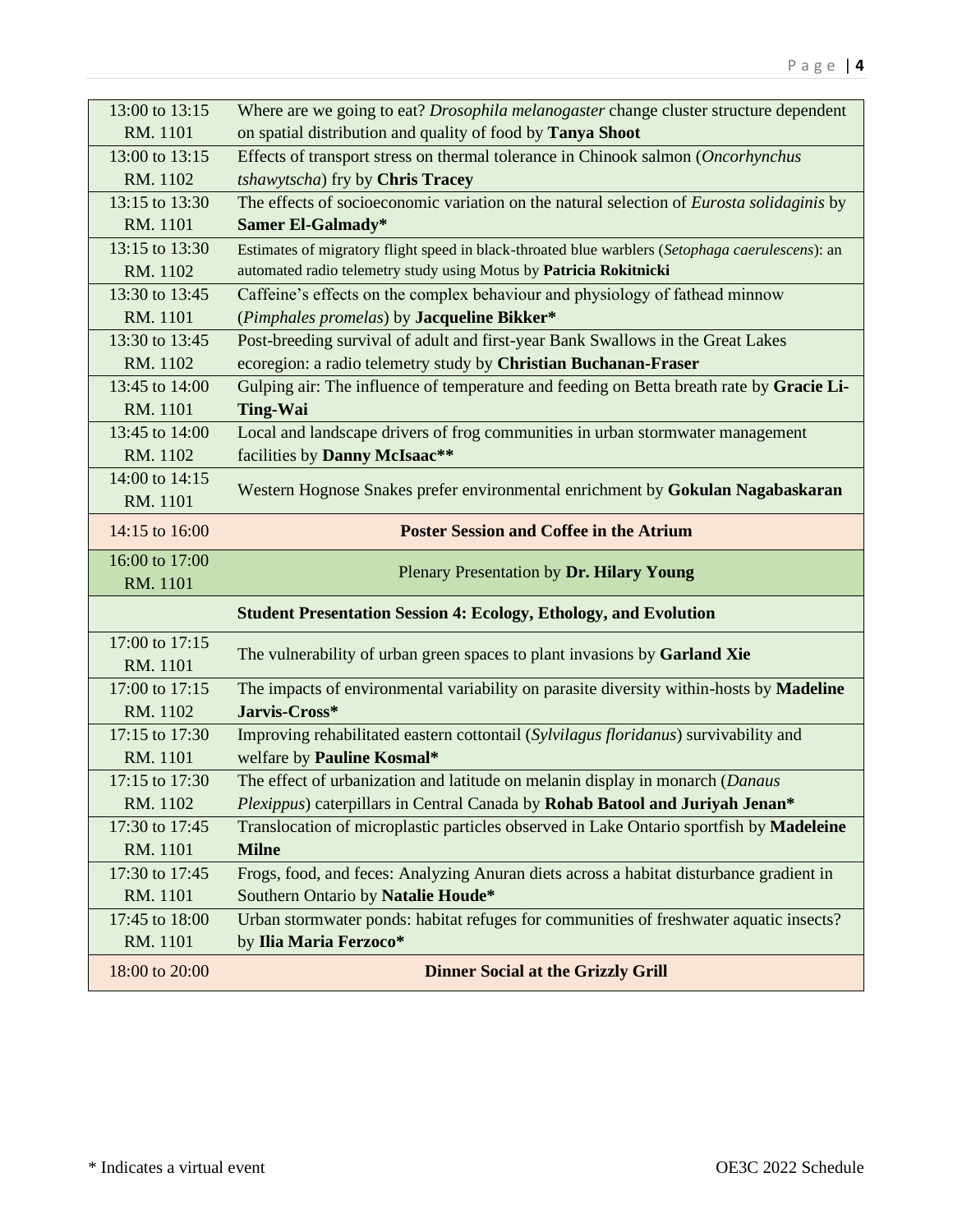## Friday, May 27<sup>th</sup>, 2022

**Link:** https://queensu.zoom.us/j/92553087785?pwd=K1pqblI5YVVtOFUzZGZkeThiZVo1dz09

**Meeting ID:** 925 5308 7785

**Passcode:** 275421

| 09:00 to 09:30             | <b>Breakfast in the Biosciences Atrium</b>                                                                                                                                           |  |  |  |
|----------------------------|--------------------------------------------------------------------------------------------------------------------------------------------------------------------------------------|--|--|--|
| 09:30 to 10:30<br>RM. 1101 | Plenary Presentation by Dr. Christopher Sturdy*                                                                                                                                      |  |  |  |
|                            | <b>Student Presentation Session 5: Ecology, Ethology, and Evolution</b>                                                                                                              |  |  |  |
| 10:30 to 10:45             | A shift from sexual to asexual reproduction in a wetland plant: implications for range                                                                                               |  |  |  |
| RM. 1101                   | edge dynamics by Hana Thompson                                                                                                                                                       |  |  |  |
| 10:30 to 10:45             | Bed bug mating networks: the effect of female reproductive status on male mate choice                                                                                                |  |  |  |
| RM. 1102                   | and female avoidance behaviour by Janice Yan                                                                                                                                         |  |  |  |
| 10:45 to 11:00             | The relation between environmental salinity and salt tolerance of a glycophytic sunflower                                                                                            |  |  |  |
| RM. 1101                   | (Helianthus annuus) by Aaron Dain                                                                                                                                                    |  |  |  |
| $10:45$ to $11:00$         | The urban squirrel: Assessing the impact of urbanization on behaviour by Nathan                                                                                                      |  |  |  |
| RM. 1102                   | Lewis**                                                                                                                                                                              |  |  |  |
| 11:00 to 11:15<br>RM. 1101 | Investigating differences in plant community composition and environmental<br>characteristics associated with the varying sexual systems of Sagittaria latifolia by Tamy<br>Puniani* |  |  |  |
| 11:00 to 11:15<br>RM. 1102 | The efficiency of wind pollination in angiosperms by Claire Smith                                                                                                                    |  |  |  |
| 11:15 to 11:30             | Personality assessments in two wild populations of vervet monkeys (Chlorocebus                                                                                                       |  |  |  |
| RM. 1101                   | <i>pygerythrus</i> ) by <b>Justine Vermey</b>                                                                                                                                        |  |  |  |
| 11:15 to 11:30             | Development of diagnostic tools for agrochemical exposure in the western honey bee                                                                                                   |  |  |  |
| RM. 1102                   | (Apis mellifera) using transcriptomics by Aidan Jamieson                                                                                                                             |  |  |  |
| 11:30 to 11:45             | Colonization reduces the diversity of an ecologically important trait in introduced                                                                                                  |  |  |  |
| RM. 1102                   | Hesperis matronalis by Katie Maunder                                                                                                                                                 |  |  |  |
| 11:45 to 12:30             | <b>Lunch Break in the Biosciences Atrium</b>                                                                                                                                         |  |  |  |
| 12:30 to 12:50             | Closing Remarks and awards by Dr. Stephen Lougheed and Allen Tian                                                                                                                    |  |  |  |
| 12:45 to 17:00             | <b>QUBS/Elbow Lake Social</b>                                                                                                                                                        |  |  |  |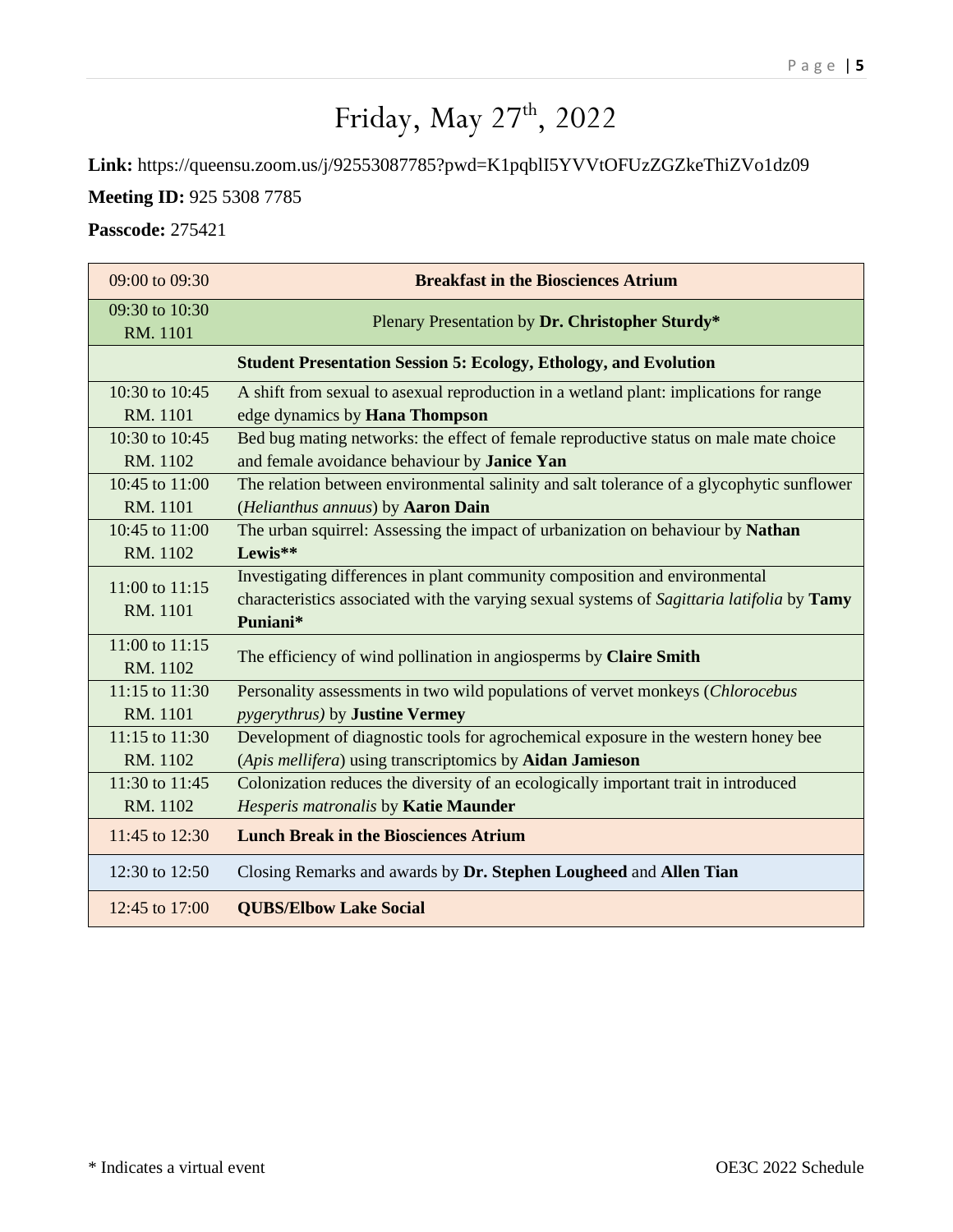## Posters

| Atrium (2)       | The exudation of secondary metabolite, (-)-antofine, in Vincetoxicum rossicum in different<br>ecological contexts by Andrew Le |  |  |  |  |
|------------------|--------------------------------------------------------------------------------------------------------------------------------|--|--|--|--|
| Atrium $(3)$     | Developing methods for non-standard toxicity tests on juvenile freshwater mussels (Lampsilis<br>siliquoidea) by Elli Hung      |  |  |  |  |
| Atrium (4)       | The influence of injury status on landing velocities in laying hens by Jacob Brost                                             |  |  |  |  |
|                  | Assessing the potential of Caenorhabditis elegans in the bioremediation of                                                     |  |  |  |  |
| Atrium $(5)$     | Microcystis aeruginosa by Jordan Balson                                                                                        |  |  |  |  |
| Atrium (7)       | Genomic detection of hybridization in Typha latifolia and T. angustifolia by Jose Alberto Aleman                               |  |  |  |  |
| Atrium (8)       | The genetic covariance between mating success and fitness by Hana Fahim                                                        |  |  |  |  |
| Atrium (9)       | An optimized whole-genome library preparation technique for genome-wide SNP sequencing by<br><b>Tulsi Patel</b>                |  |  |  |  |
| Atrium (10)      | Kin discrimination and plastic responses in growth and flowering in a plant by Isabeau Lewis                                   |  |  |  |  |
|                  | STREAMlining community assessment: An evaluation of primers for eDNA metabarcoding of                                          |  |  |  |  |
| Atrium (11)      | fishes in the Grand River watershed by Erika Myler                                                                             |  |  |  |  |
|                  | Uncovering the genomic basis for parallel allochronic divergence in a seabird species complex                                  |  |  |  |  |
| Atrium (13)      | (Hydrobates spp.) by Gihyun Yoo                                                                                                |  |  |  |  |
|                  | A multivariate analysis of whether phenotypic covariance matrices are a good substitute for                                    |  |  |  |  |
| Atrium (14)      | genetic covariance matrices by Alexander MacKenzie                                                                             |  |  |  |  |
|                  | No trade-off between protection from seed predation and plant size among flower colour morphs                                  |  |  |  |  |
| Atrium $(15)$    | of Hesperis matronalis by Laury Joslin                                                                                         |  |  |  |  |
| Atrium $(16)$    | Developing novel citizen science protocols for environmental DNA based biodiversity surveys by                                 |  |  |  |  |
|                  | <b>Allen Tian</b>                                                                                                              |  |  |  |  |
| Atrium (17)      | Exploring relationships between latitude and immunity gene diversity in the black-legged                                       |  |  |  |  |
|                  | kittiwake by Kaitlyn Lew                                                                                                       |  |  |  |  |
| Atrium (21)      | Assessing spatiotemporal variation and foraging patterns of polar bears across Canada via DNA                                  |  |  |  |  |
|                  | metabarcoding by Emily Landon                                                                                                  |  |  |  |  |
| Atrium $(23)$    | Climatic variation in flower colour in the mustard Hesperis matronalis across its native and                                   |  |  |  |  |
|                  | introduced ranges by Caroline Tang                                                                                             |  |  |  |  |
| Atrium (24)      | Application of genomics to population assignment of threatened leach's storm-petrels in the                                    |  |  |  |  |
|                  | <b>Atlantic Ocean by Heather Lounder</b>                                                                                       |  |  |  |  |
| Atrium (25)      | Fishing for genes: Comparing environmental DNA fish community sampling with conventional                                       |  |  |  |  |
|                  | sampling methods in thermally stratified lakes by Adam Poulin                                                                  |  |  |  |  |
| Virtual $(1101)$ | Canadian bee-cology: climate and the distribution of solitary bees using DNA metabarcoding by                                  |  |  |  |  |
|                  | Lucie Vezina*                                                                                                                  |  |  |  |  |
| Virtual $(1101)$ | The dispersal and activity of juvenile round goby by Grace Burgess*                                                            |  |  |  |  |
| Virtual $(1101)$ | Intraspecific variation in mutualism effectiveness in plant-animal interactions by Sol Park*                                   |  |  |  |  |
| Virtual $(1101)$ | Evolution of the long-wavelength sensitive opsin gene (LWS) in South American electric fishes                                  |  |  |  |  |
|                  | (Gymnotiformes) by Esme Macpherson*                                                                                            |  |  |  |  |
| Virtual $(1102)$ | An annotated draft genome of Lythrum salicaria (Purple loosestrife) to study rapid evolution and                               |  |  |  |  |
|                  | invasion genetics by Mabel Fuentes Vergara*                                                                                    |  |  |  |  |
| Virtual $(1102)$ | Forage crop plant species are overused in competition experiments by Jahanara Jabbar*                                          |  |  |  |  |
| Virtual $(1102)$ | Variation in foraging strategies of New Zealand albatross species within a dominance hierarchy by<br>Eryn Basham*              |  |  |  |  |
| Virtual $(1102)$ | N. orbicollis vs. N. pustulatus: bigness in a fight for fitness by Yohanna Vangenne*                                           |  |  |  |  |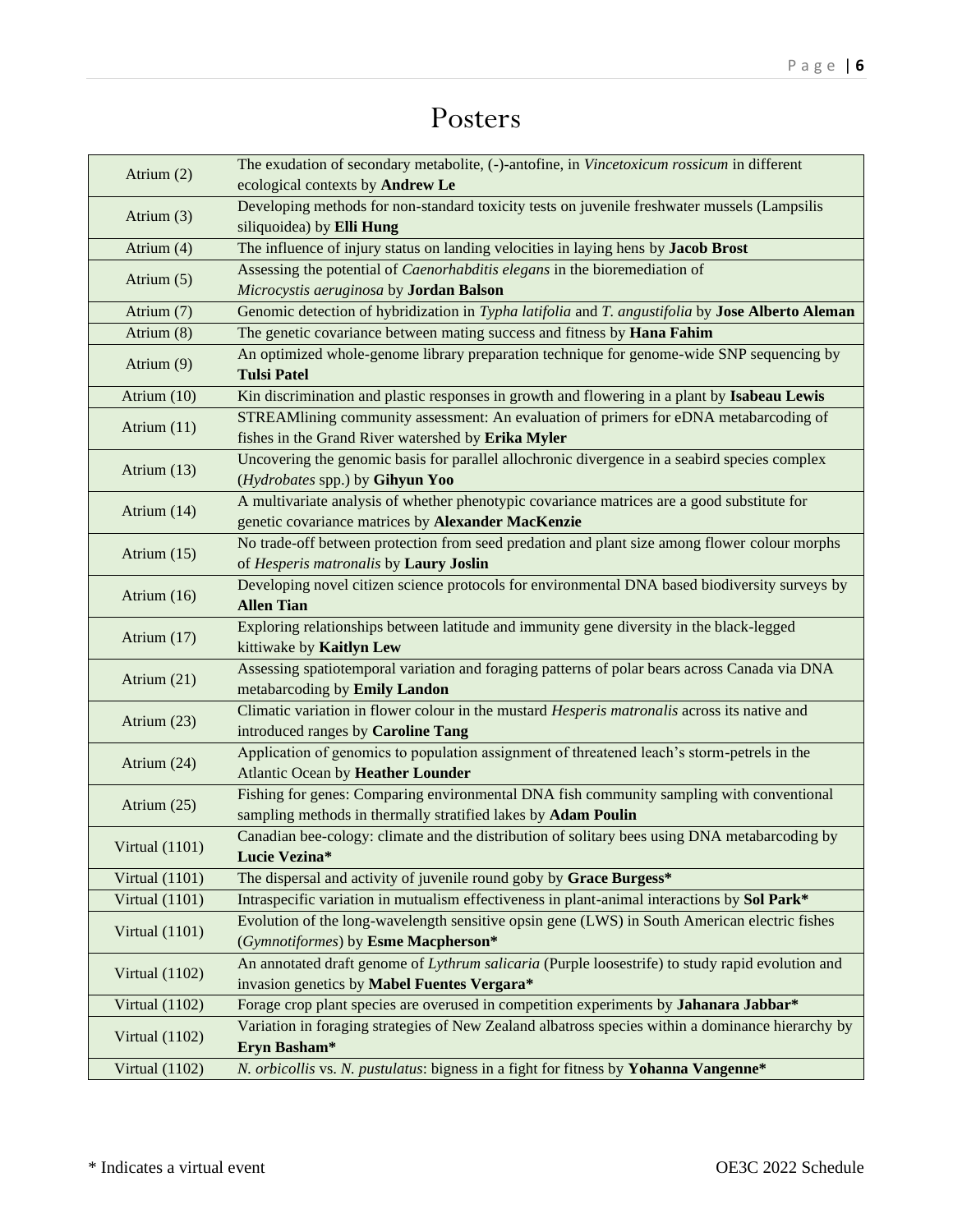| RM. 1101 14:00 to 14:10 Lucie Vezina |                        | RM. 1102 14:00 to 14:10 Mabel Fuentes Vergara |                              |
|--------------------------------------|------------------------|-----------------------------------------------|------------------------------|
| RM. 1101 14:10 to 14:20              | <b>Grace Burgess</b>   | RM, 1102 14:10 to 14:20                       | Jahanara Jabbar              |
| RM, 1101 14:20 to 14:30              | Sol Park               | RM. 1102 14:20 to 14:30                       | Eryn Basham                  |
| RM. 1101 14:30 to 14:40              | <b>Esme Macpherson</b> | RM. 1102 14:30 to 14:40                       | Yohanna Vangenne             |
| RM. 1101 14:40 to 14:50 Lucie Vezina |                        | RM. 1102 14:40 to 14:50                       | <b>Mabel Fuentes Vergara</b> |
| RM. 1101 14:50 to 15:00              | <b>Grace Burgess</b>   | RM. 1102 14:50 to 15:00 Jahanara Jabbar       |                              |
| RM. 1101 15:00 to 15:10              | Sol Park               | RM. 1102 15:00 to 15:10                       | Eryn Basham                  |
| RM. 1101 15:10 to 15:20              | <b>Esme Macpherson</b> | RM. 1102 15:10 to 15:20                       | Yohanna Vangenne             |

## Virtual Poster Rotation

## All posters are available at

https://drive.google.com/drive/folders/1MCOm7wMFTfaag7gusiDaWjlQSDyROI2j?usp=sharing



## Website

https://oe3c.com/

### Twitter

https://twitter.com/oe3cofficial

## YouTube

https://www.youtube.com/channel/UC8iOhCOOQEIqSJ28vbUbd4Q